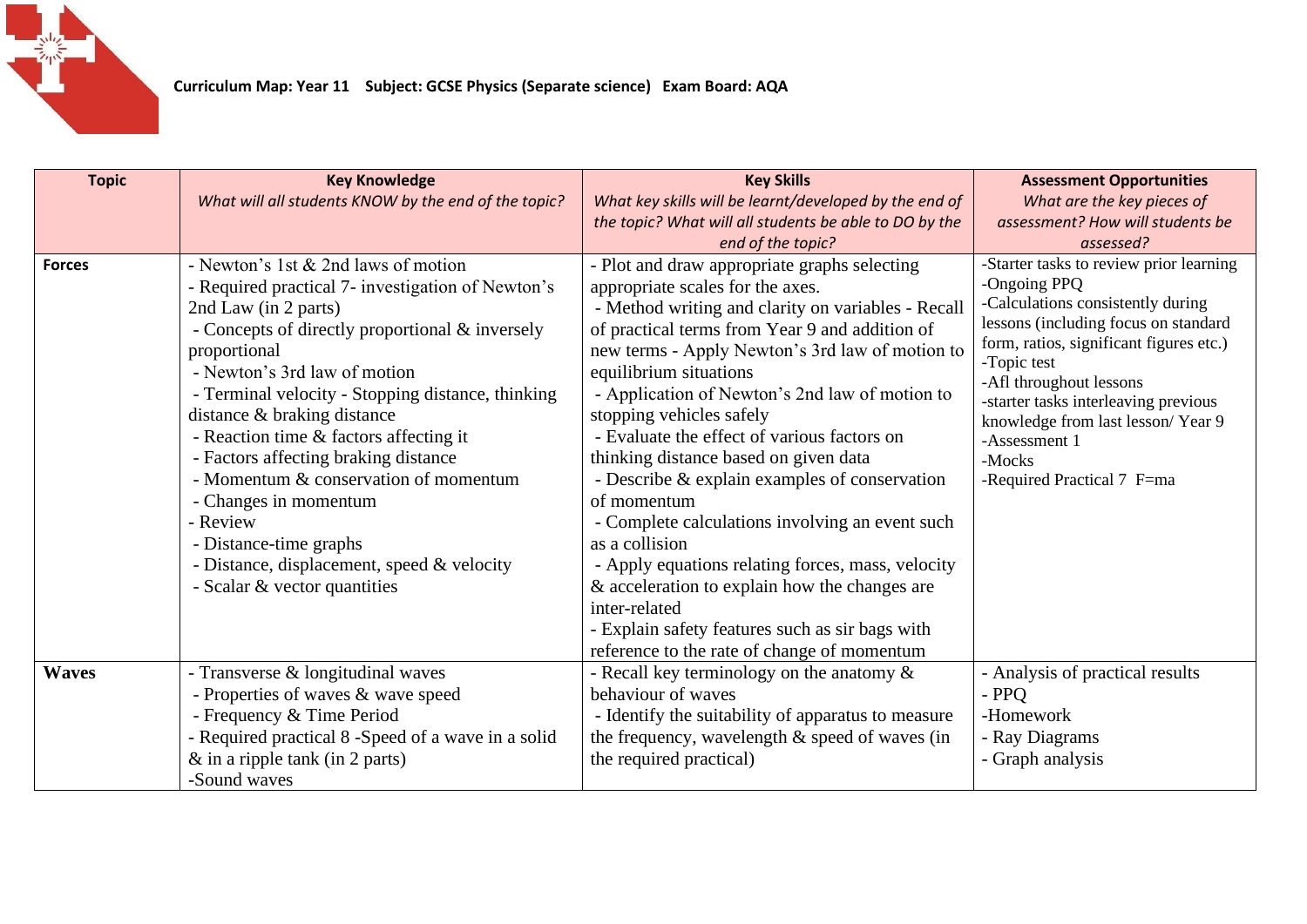## **Curriculum Map: Year 11 Subject: GCSE Physics (Separate science) Exam Board: AQA**

| - Waves for detection and exploration<br>- Be able to determine the uncertainty in a set of<br>- starter tasks interleaving previous<br>- Ultrasound waves & their use<br>knowledge from last lesson/year 9<br>measurements<br>- Seismic waves and their part in discoveries about<br>- Calculations & equation recall from an ever-<br>content retrieval<br>increasing list<br>- PPO<br>the Earth's structure<br>- Required practical $9$ – reflection & refraction of<br>- Draw ray diagrams to show reflection of waves<br>- Calculations of Uncertainty |  |
|-------------------------------------------------------------------------------------------------------------------------------------------------------------------------------------------------------------------------------------------------------------------------------------------------------------------------------------------------------------------------------------------------------------------------------------------------------------------------------------------------------------------------------------------------------------|--|
|                                                                                                                                                                                                                                                                                                                                                                                                                                                                                                                                                             |  |
|                                                                                                                                                                                                                                                                                                                                                                                                                                                                                                                                                             |  |
|                                                                                                                                                                                                                                                                                                                                                                                                                                                                                                                                                             |  |
|                                                                                                                                                                                                                                                                                                                                                                                                                                                                                                                                                             |  |
|                                                                                                                                                                                                                                                                                                                                                                                                                                                                                                                                                             |  |
| light - Reflection of waves<br>- Draw ray diagrams to show refraction of waves<br>-AfL throughout lessons                                                                                                                                                                                                                                                                                                                                                                                                                                                   |  |
| - Refraction of waves<br>- Draw wave front diagrams to illustrate<br>- Homework Tasks                                                                                                                                                                                                                                                                                                                                                                                                                                                                       |  |
| refraction - Construct ray diagrams to illustrate<br>-Assessment 1<br>- Lenses                                                                                                                                                                                                                                                                                                                                                                                                                                                                              |  |
| the similarities and differences between convex<br>- Opaque, transparent & translucent objects<br>-Assessment 2                                                                                                                                                                                                                                                                                                                                                                                                                                             |  |
| - Use of coloured filters<br>-Mocks<br>and concave lenses                                                                                                                                                                                                                                                                                                                                                                                                                                                                                                   |  |
| - Colours of light and their perception to the<br>- Recall key terminology used to describe images<br>-Required Practical 8- Properties of                                                                                                                                                                                                                                                                                                                                                                                                                  |  |
| human brain<br>(e.g. real $\&$ virtual; upright $\&$ inverted)<br>a Wave                                                                                                                                                                                                                                                                                                                                                                                                                                                                                    |  |
| - Recall key terminology related to the<br>-Required Practical 9 – Refraction                                                                                                                                                                                                                                                                                                                                                                                                                                                                               |  |
| absorption & transmission of light (opaque,<br>- Uses of dangers of EM Waves<br>of a Wave                                                                                                                                                                                                                                                                                                                                                                                                                                                                   |  |
| -Required Practical 10- Absorption<br>transparent $&$ translucent)                                                                                                                                                                                                                                                                                                                                                                                                                                                                                          |  |
| - Explain the perception of colour due to the<br>and Emission of Radiation                                                                                                                                                                                                                                                                                                                                                                                                                                                                                  |  |
| absorption, transmission and reflection of                                                                                                                                                                                                                                                                                                                                                                                                                                                                                                                  |  |
| different wavelengths of light                                                                                                                                                                                                                                                                                                                                                                                                                                                                                                                              |  |
| -State the order of the EM waves and their                                                                                                                                                                                                                                                                                                                                                                                                                                                                                                                  |  |
| magnitudes                                                                                                                                                                                                                                                                                                                                                                                                                                                                                                                                                  |  |
|                                                                                                                                                                                                                                                                                                                                                                                                                                                                                                                                                             |  |
| -Explain how the properties of the EM Waves is                                                                                                                                                                                                                                                                                                                                                                                                                                                                                                              |  |
| due to their frequency.                                                                                                                                                                                                                                                                                                                                                                                                                                                                                                                                     |  |
| - Analysis of practical results<br>Electromagnetism<br>- Permanent and induced magnetism<br>- (describe) how to plot the magnetic fields                                                                                                                                                                                                                                                                                                                                                                                                                    |  |
| - Poles of a magnet<br>pattern of a magnet using a compass<br>- PPO                                                                                                                                                                                                                                                                                                                                                                                                                                                                                         |  |
| - Magnetic forces & fields<br>- describe how the magnetic effect of a current<br>-Homework                                                                                                                                                                                                                                                                                                                                                                                                                                                                  |  |
| - Electromagnetism $&$ its uses<br>can be demonstrated<br>- Ray Diagrams                                                                                                                                                                                                                                                                                                                                                                                                                                                                                    |  |
| - interpret diagrams of electromagnetic devices<br>- Graph analysis<br>- Force on a current carrying conductor $&$ the                                                                                                                                                                                                                                                                                                                                                                                                                                      |  |
| motor effect<br>in order to explain how they work<br>- starter tasks interleaving previous                                                                                                                                                                                                                                                                                                                                                                                                                                                                  |  |
| - Fleming's left-hand rule<br>knowledge from last lesson/year 9                                                                                                                                                                                                                                                                                                                                                                                                                                                                                             |  |
| - Use of the motor effect in electric motors<br>content retrieval                                                                                                                                                                                                                                                                                                                                                                                                                                                                                           |  |
| - PPQ                                                                                                                                                                                                                                                                                                                                                                                                                                                                                                                                                       |  |